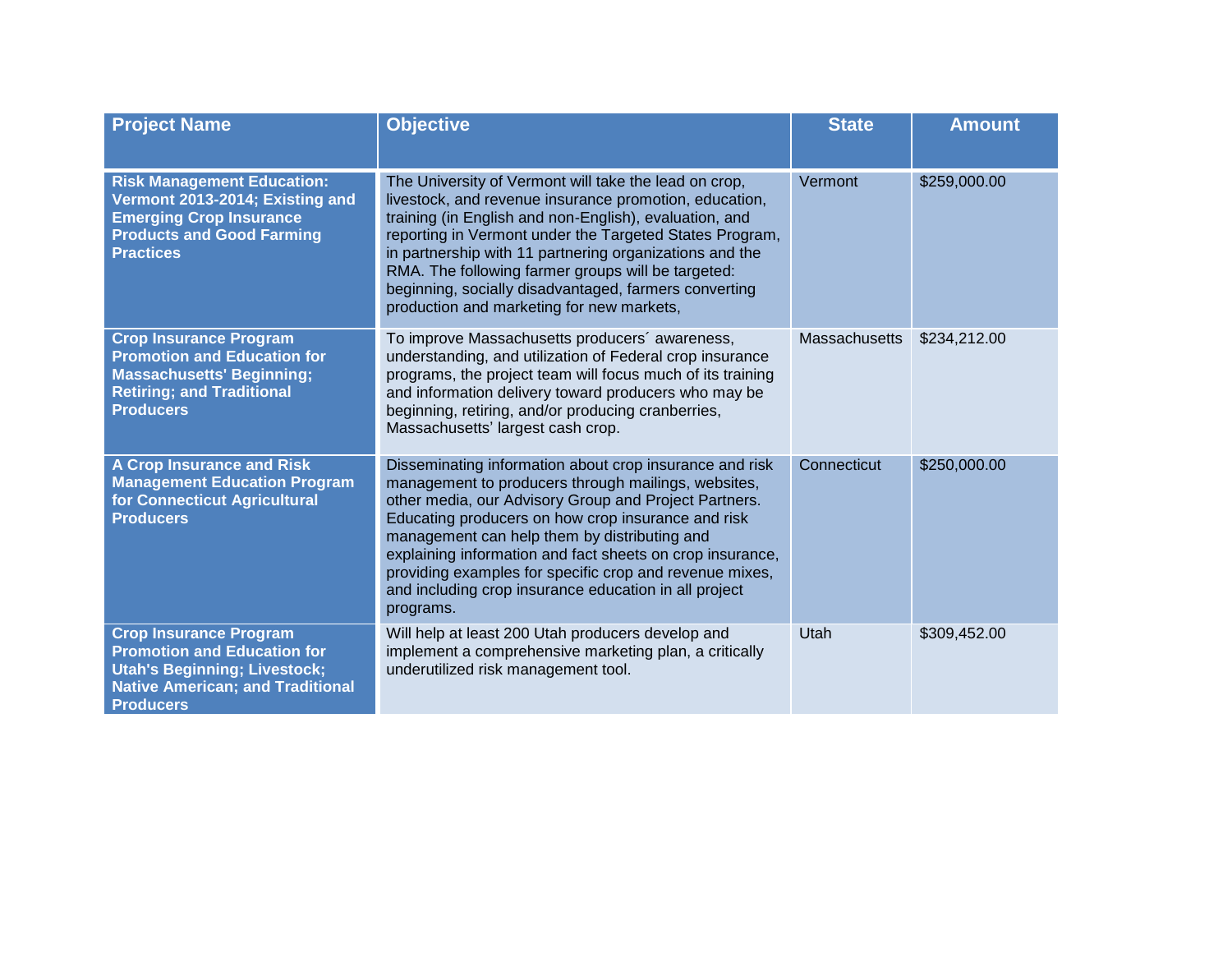| <b>Project Name</b>                                                                                                                                                               | <b>Objective</b>                                                                                                                                                                                                                                                                                                                                                                                                                                                                                         | <b>State</b>            | <b>Amount</b> |
|-----------------------------------------------------------------------------------------------------------------------------------------------------------------------------------|----------------------------------------------------------------------------------------------------------------------------------------------------------------------------------------------------------------------------------------------------------------------------------------------------------------------------------------------------------------------------------------------------------------------------------------------------------------------------------------------------------|-------------------------|---------------|
| <b>New Hampshire Crop Insurance</b><br>and Risk Management Education;<br>2013-14                                                                                                  | This project will provide education and information on risk<br>management strategies to New Hampshire farmers.<br>Farmers will understand the risks addressed by crop and<br>revenue insurance and how various policies may be used<br>with other tools to reduce farming risks. The project aim<br>is to enable New Hampshire farmers to make intelligent<br>decisions regarding the effective and appropriate use of<br>crop and revenue insurance along with other tools to<br>reduce business risks. | <b>New</b><br>Hampshire | \$214,373.00  |
| <b>Crop Insurance Education for New</b><br><b>Jersey Farmers</b>                                                                                                                  | The New Jersey Department of Agriculture, in full<br>partnership with Rutgers Cooperative Extension, will<br>develop and implement a comprehensive crop insurance<br>program that ensures farmers throughout the state are<br>well informed so they know about and can use existing<br>and emerging crop insurance products to mitigate their<br>risks.                                                                                                                                                  | New Jersey              | \$282,000.00  |
| 2013/2014 Crop Insurance<br><b>Education Program</b>                                                                                                                              | To deliver crop insurance education and information to<br>Pennsylvania farmers in order to help them better<br>understand and more fully utilize the many risk<br>management options available.                                                                                                                                                                                                                                                                                                          | Pennsylvania            | \$700,000.00  |
| <b>Crop Insurance Training; Risk</b><br><b>Management Education; and</b><br><b>Ongoing Capacity-Building for</b><br><b>Beginning and Established</b><br><b>Producers in Maine</b> | Disseminates best practices on critical risk management<br>tools to up to 500 Maine farmers.                                                                                                                                                                                                                                                                                                                                                                                                             | Maine                   | \$242,262.00  |
| <b>Risk Management &amp; Crop</b><br><b>Insurance Education for Hawaii's</b><br><b>Producers; 2013-2014</b>                                                                       | Proposes to inform and educate Hawaii producers on risk<br>management techniques including crop insurance. This<br>effort is built around a partnership with the highly<br>successful LIFE (Local & Immigrant Farmer Education) to<br>target socially disadvantaged, limited resource and<br>beginning producers with the goal of bringing them into<br>mainstream agriculture, while also serving<br>mainstream growers.                                                                                | Hawaii                  | \$245,832.00  |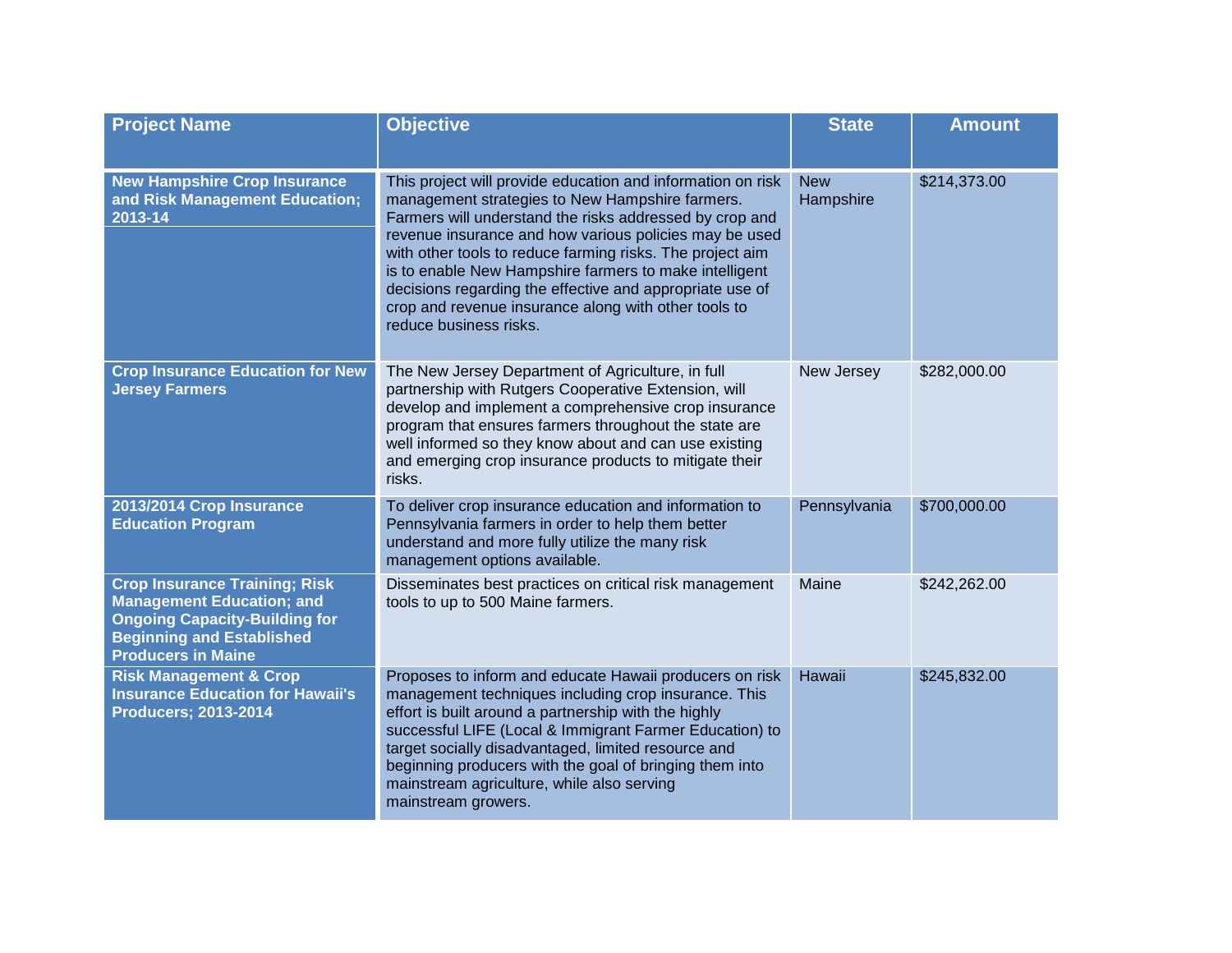| <b>Project Name</b>                                                                                                                    | <b>Objective</b>                                                                                                                                                                                                                                                                                                                                                                                        | <b>State</b>    | <b>Amount</b> |
|----------------------------------------------------------------------------------------------------------------------------------------|---------------------------------------------------------------------------------------------------------------------------------------------------------------------------------------------------------------------------------------------------------------------------------------------------------------------------------------------------------------------------------------------------------|-----------------|---------------|
| <b>Risk Management Education in</b><br><b>Targeted States 2013</b>                                                                     | Will offer 406 individual classes to young, small,<br>beginning, and socially disadvantaged farmers, as well<br>as families with more traditional operations to teach them<br>how to recognize and manage risk in their farm lives.                                                                                                                                                                     | West Virginia   | \$242,000.00  |
| <b>Crop Insurance Education in</b><br><b>Targeted States Delaware</b>                                                                  | Will address the needs of Delaware producers through<br>broad distribution of crop insurance educational materials<br>available through RMA, and new materials and<br>workshops developed specifically for Delaware.                                                                                                                                                                                    | <b>Delaware</b> | \$287,000.00  |
| <b>Risk Management and Crop</b><br><b>Insurance Education for Rhode</b><br><b>Island Growers 2013-14</b>                               | To ensure that farmers in Rhode Island are sufficiently<br>informed so they know about and can use existing and<br>emerging crop insurance products to minimize their<br>exposure to financial and environmental risks.                                                                                                                                                                                 | Rhode Island    | \$206,000.00  |
| <b>Maryland Crop Insurance</b><br><b>Promotion and Education Project</b>                                                               | Will conduct a targeted crop insurance education and<br>promotion program in 2013-2014 with the goals of<br>increasing producer understanding of the kinds of risk<br>addressed by crop insurance.                                                                                                                                                                                                      | Maryland        | \$371,000.00  |
| <b>Addressing Risk with Crop</b><br><b>Insurance in NYS</b>                                                                            | Will deliver at least 90 face-to-face crop insurance<br>education workshops to at least 3,500 producers.<br>Presentations at meetings will help producers understand<br>and evaluate the features of crop insurance, and<br>motivate to act, by calling a crop insurance agent, to<br>discuss and enroll in crop insurance, documented via<br>attendee evaluations.                                     | <b>New York</b> | \$586,000.00  |
| <b>The Business of Season</b><br><b>Extension Farming: Training on</b><br>financial planning; marketing; and<br>new production systems | Will consist of a two-day class which will focus on three<br>main topics: Financials (including insurance and record<br>keeping) and Marketing and Season Extension<br>Techniques (new production systems). Purpose is to<br>provide the tools the agricultural community needs to<br>start or maintain a successful business by increasing<br>knowledge and mitigating risk factors through education. | Nevada          | \$200,152.00  |